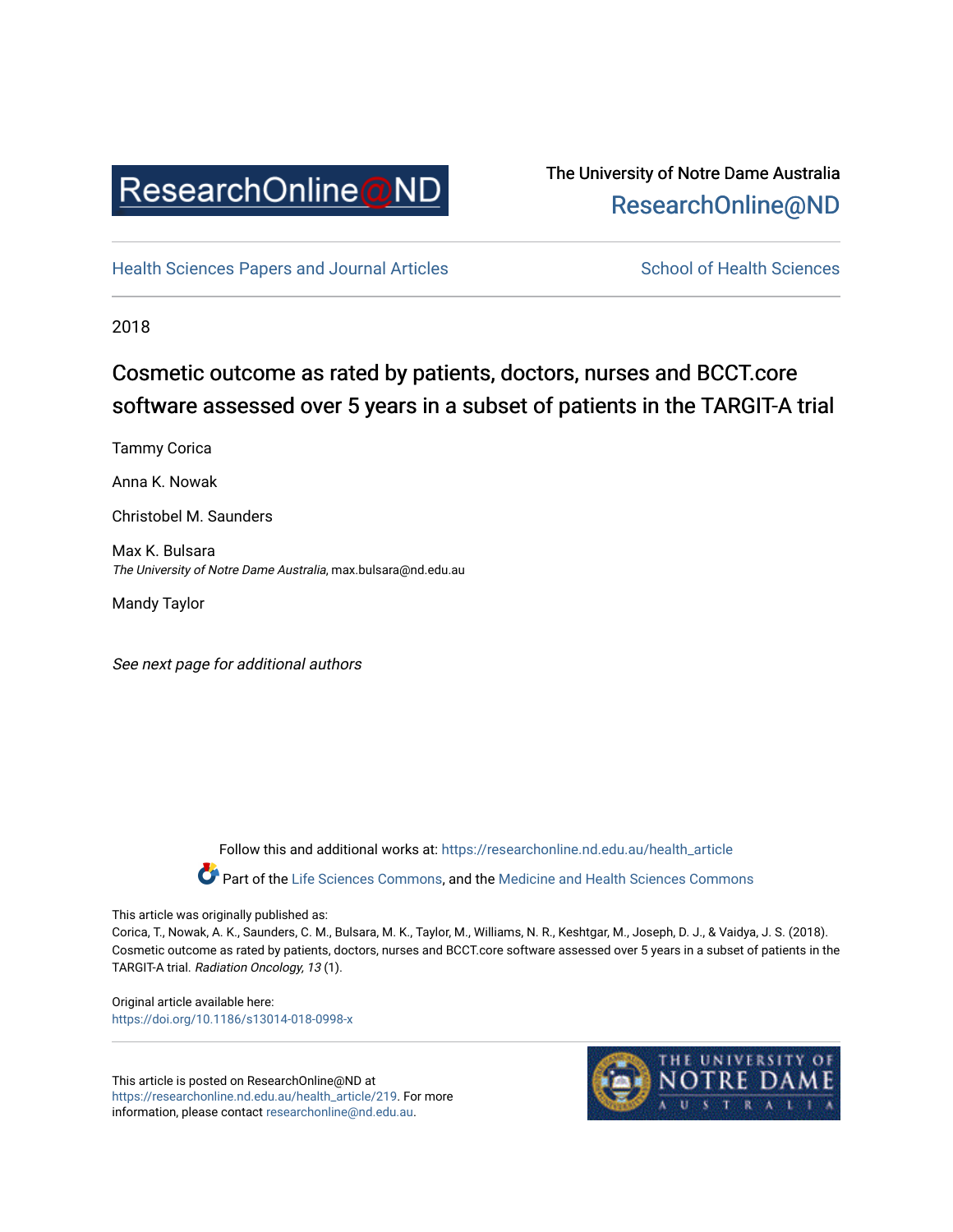# Authors

Tammy Corica, Anna K. Nowak, Christobel M. Saunders, Max K. Bulsara, Mandy Taylor, Norman R. Williams, Mohammed Keshtgar, David J. Joseph, and Jayant S. Vaidya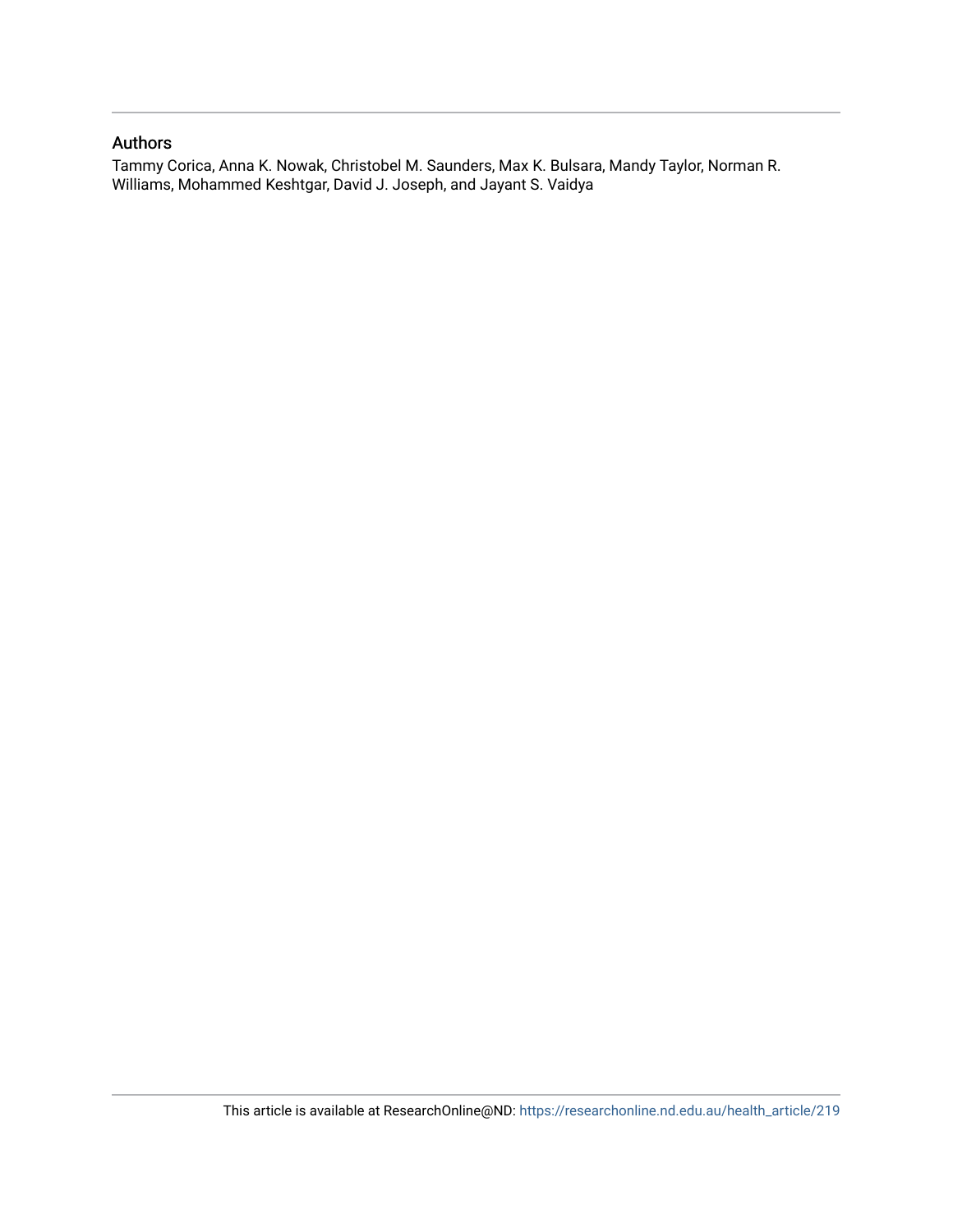This is an Open Access article distributed in accordance with the Creative Commons Attribution 4.0 International (CC BY 4.0) License, which permits unrestricted use, distribution, and reproduction in any medium, provided the original author and source are credited. See[: https://creativecommons.org/licenses/by/4.0/](https://creativecommons.org/licenses/by/4.0/)

This article originally published in *Radiation Oncology* available at: <https://doi.org/10.1186/s13014-018-0998-x>

Corica, T., Nowak, A.K., Saunders, C.M., Bulsara, M.K., Taylor, M., Williams, N.R., Keshtgar, M., Joseph, D.J., and Vaidya, J.S. (2018). Cosmetic outcome as rated by patients, doctors, nurses and BCCT.core software assessed over 5 years in a subset of patients in the TARGIT-A trial. *Radiation Oncology, 13*(1). doi: 10.1186/s13014-018-0998-x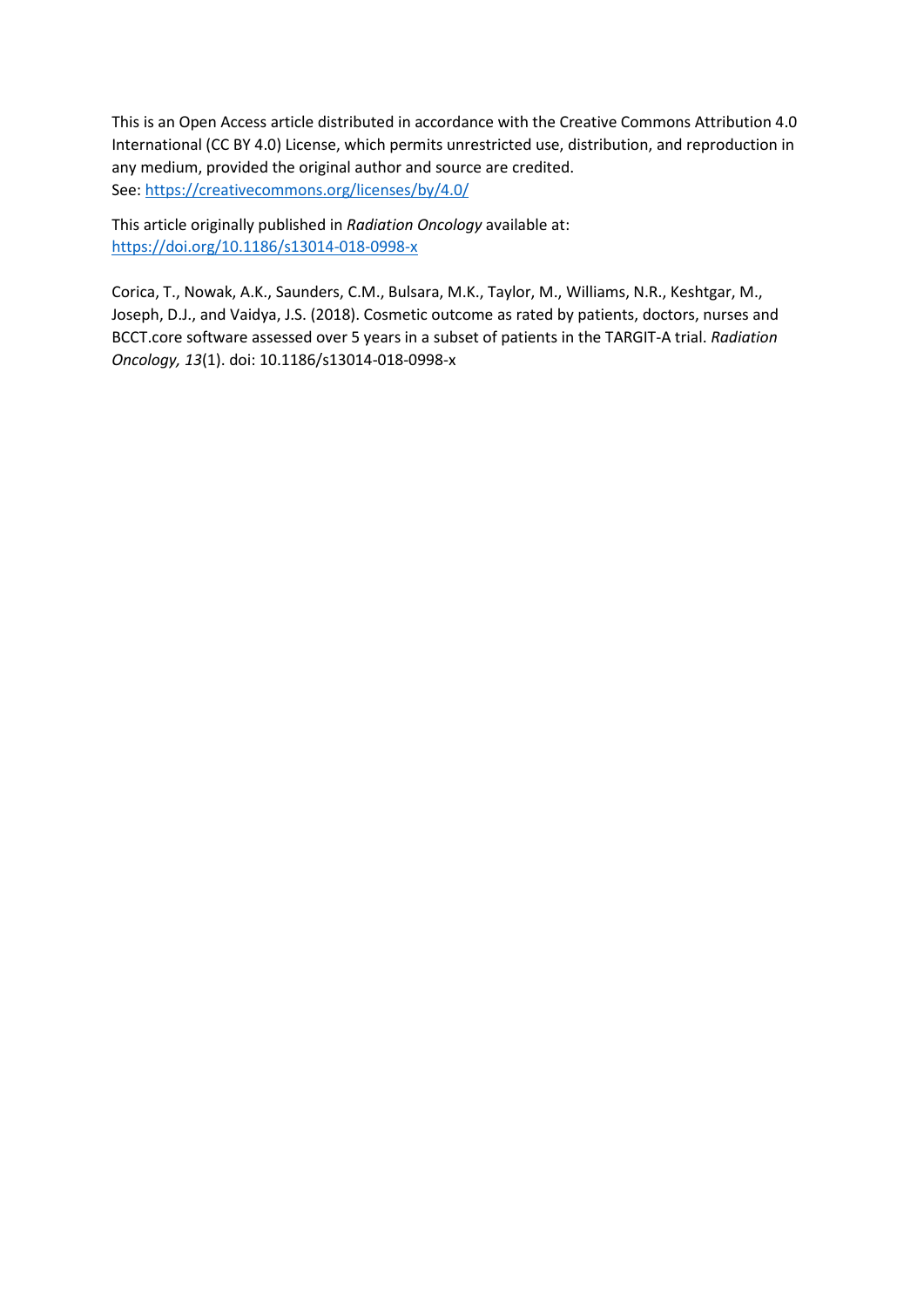# RESEARCH **RESEARCH CONSUMING THE CONSUMING THE CONSUMING THE CONSUMING TEAM Open Access**



# Cosmetic outcome as rated by patients, doctors, nurses and BCCT.core software assessed over 5 years in a subset of patients in the TARGIT-A Trial

Tammy Corica<sup>1,2\*</sup>®, Anna K. Nowak<sup>2</sup>, Christobel M. Saunders<sup>2</sup>, Max K. Bulsara<sup>3</sup>, Mandy Taylor<sup>4</sup> , Norman R. Williams<sup>5</sup>, Mohammed Keshtgar<sup>6</sup>, David J. Joseph<sup>2,4</sup> and Jayant S. Vaidya<sup>7</sup>

# Abstract

**Background:** The purpose of this research was to assess agreement between four rating systems of cosmetic outcome measured in a subset of patients with early breast cancer participating in the randomised TARGIT-A trial. TARGIT-A compared risk-adapted single-dose intra-operative radiotherapy (TARGIT-IORT) to whole breast external beam radiotherapy (EBRT).

Methods: Patients, their Radiation Oncologist and Research Nurse completed a subjective cosmetic assessment questionnaire before radiotherapy and annually thereafter for five years. Objective data previously calculated by the validated BCCT.core software which utilizes digital photographs to score symmetry, colour and scar was also used. Agreement was assessed by the Kappa statistic and longitudinal changes were assessed by generalized estimating equations.

Results: Overall, an Excellent-Good (EG) cosmetic result was scored more often than a Fair-Poor (FP) result for both treatment groups across all time points, with patients who received TARGIT-IORT scoring EG more often than those who received EBRT however this was statistically significant at Year 5 only. There was modest agreement between the four rating systems with the highest Kappa score being moderate agreement which was between nurse and doctor scores at Year 1 with Kappa = 0.46 ( $p < 0.001$ ), 95% CI (0.24, 0.68).

**Conclusion:** Despite similar overall findings between treatment groups and rating systems, the inter-rater agreement was only modest. This suggests that the four rating systems utilized may not necessarily be used interchangeably and it is arguable that for an outcome such as cosmetic appearance, the patient's point of view is the most important.

Trial Registration: TARGIT-A [ISRCTN34086741](http://www.isrctn.com/ISRCTN34086741), Registered 21 July 2004, retrospectively registered.

Keywords: BCCT.core, Breast Cancer, Cosmesis, Cosmetic Rating Systems, External Beam Radiotherapy, Targeted Intraoperative Radiotherapy, TARGIT-IORT

Full list of author information is available at the end of the article



© The Author(s). 2018 Open Access This article is distributed under the terms of the Creative Commons Attribution 4.0 International License [\(http://creativecommons.org/licenses/by/4.0/](http://creativecommons.org/licenses/by/4.0/)), which permits unrestricted use, distribution, and reproduction in any medium, provided you give appropriate credit to the original author(s) and the source, provide a link to the Creative Commons license, and indicate if changes were made. The Creative Commons Public Domain Dedication waiver [\(http://creativecommons.org/publicdomain/zero/1.0/](http://creativecommons.org/publicdomain/zero/1.0/)) applies to the data made available in this article, unless otherwise stated.

<sup>\*</sup> Correspondence: [Tammy.Corica@health.wa.gov.au](mailto:Tammy.Corica@health.wa.gov.au) <sup>1</sup>

<sup>&</sup>lt;sup>1</sup>Radiation Oncology Clinical Trials and Research Unit, Comprehensive Cancer

Centre, Sir Charles Gairdner Hospital, Nedlands, WA 6009, Australia <sup>2</sup>Medical School, University of Western Australia, Nedlands, WA 6009, Australia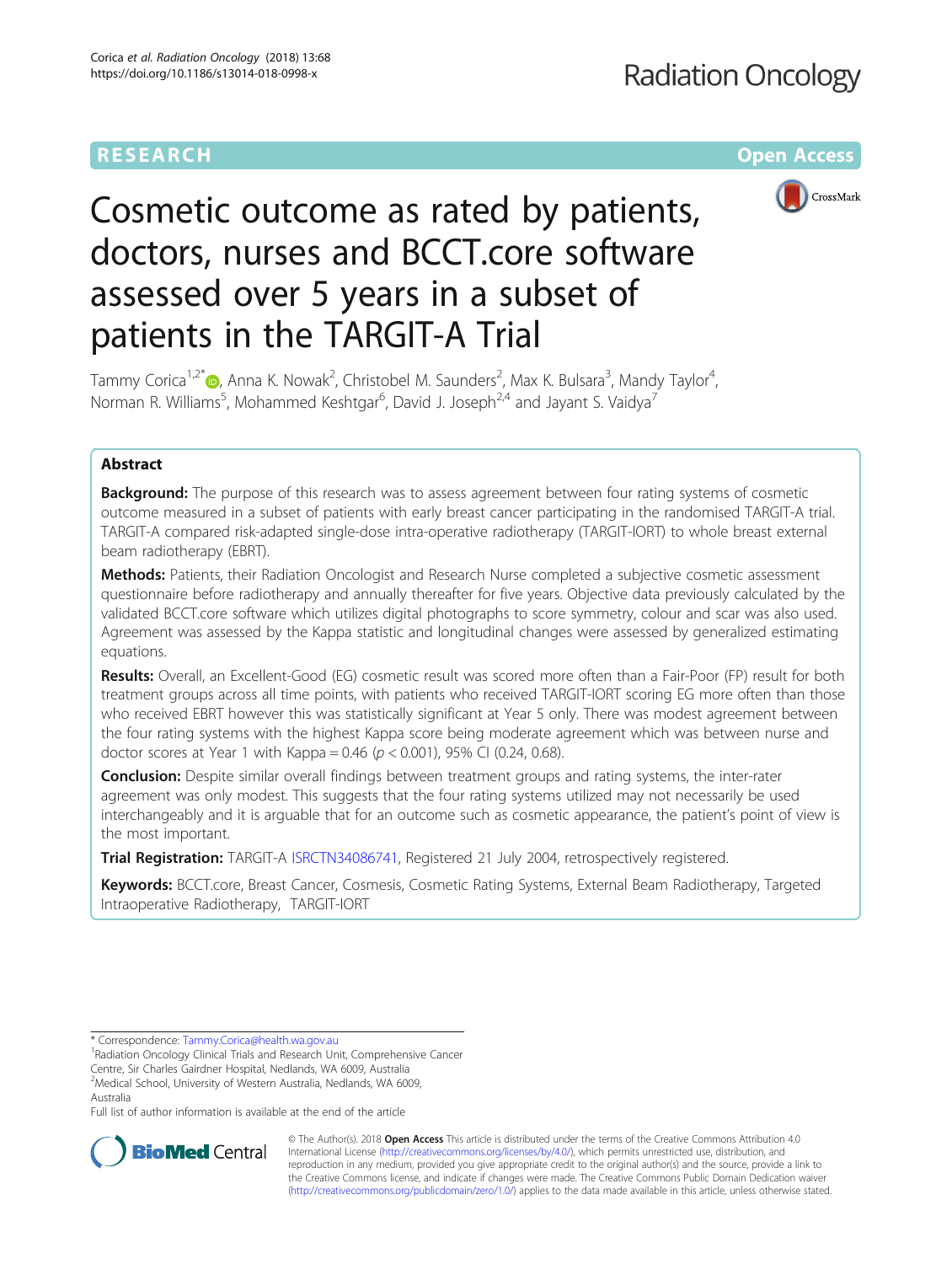#### Background

Standard adjuvant treatment for women undergoing breast conserving surgery (BCS) is whole breast external beam radiotherapy (EBRT) delivered in 15–35 daily fractions over a period of  $3-7$  weeks  $[1-6]$  $[1-6]$  $[1-6]$  $[1-6]$ . Several countries have already adopted the use of Targeted Intra-Operative Radiotherapy utilising the Intrabeam device (TARGIT-IORT) as a form of partial breast irradiation for suitable women, which allows the delivery of radiation directly to the tissues at the site of the primary tumour in a single session at the time of wide local excision (WLE) or shortly afterwards. When compared to EBRT in the TARGIT-A Trial, TARGIT-IORT was found to be non-inferior in terms of local recurrence with no difference in breast-cancer survival and a small but significant improvement in non-breast-cancer survival favoring TARGIT-IORT. Unlike TARGIT-IORT delivered prepathology (during WLE), non-inferiority could not be established for postpathology TARGIT-IORT (separate to WLE), but the difference in local recurrence was not statistically significant [[7\]](#page-11-0). Within a sub-group of the TARGIT-A trial  $(n = 342)$ , cosmetic outcome based on objective measurements was found to be better with TARGIT IORT, particularly in the first year after surgery [\[8](#page-11-0)]. Previous analysis of the present dataset has shown similar cosmetic outcomes when comparing TARGIT-IORT to EBRT, but better breastrelated quality of life, both as scored by patients [[9](#page-11-0)].

Over time, a variety of methods to measure cosmetic outcome have been explored due to the importance of such secondary outcomes when assessing the acceptability of new treatments with similar efficacy to standard care. In 1979 Harris described a subjective assessment utilising a four point scale comparing the treated breast to the untreated breast. Objective measurements assessing breast retraction (BRA) were described by Pezner in 1985; then further developed by Christie in 2005 with the use of photographic assessment; then in 2007 by Fitzal with the Breast Analysing Tool (BAT) and by Cardoso with the development and validation of the BCCT.core software (Breast Cancer Conservative Treatment.Cosmetic results) [[10](#page-11-0)–[17](#page-12-0)]. Limited reproducibility of subjective results led to the investigation of objective measurements, however it has been argued that patientassessed cosmetic outcome is the most important as it is the woman who must live with her cosmetic outcome, despite patients tending to score themselves more positively than their health care providers [[11](#page-11-0), [13](#page-12-0), [18](#page-12-0)–[20](#page-12-0)].

In the absence of a gold standard approach for assessing cosmesis, four existing and reasonably practical methods were utilised to compare cosmetic outcome between TARGIT-IORT and EBRT; a) subjective patient self-assessment, b) live subjective assessment by a nurse and c) a doctor (Radiation Oncologist), and d) digital photographic assessment to provide an objective measure of breast retraction, colour and scar; scoring for each assessment was based on the Harris scale [[10](#page-11-0)]. This current report expands on previously reported subjective (patient self-assessment) [[9\]](#page-11-0) and objective (BCCT.core) outcomes [\[8\]](#page-11-0) by focusing on agreement on cosmetic outcome between the different rating systems.

#### Methods

#### Patients and Treatment

As previously reported, 3451 patients from 33 centres in 11 countries participated in the TARGIT-A trial between 2000 and 2012 [[7,](#page-11-0) [9](#page-11-0)]. Patients with early breast cancer suitable for breast conserving surgery were randomized to receive either a single dose of TARGIT-IORT (50 kV X-rays with INTRABEAM<sup>(xx)</sup> Carl Zeiss, Oberkochen Germany) or conventional 3–7 weeks' EBRT. TARGIT-IORT patients with unfavourable pathology also received EBRT in  $\sim$  15% of cases however these were excluded from this analysis. TARGIT-IORT dose to 1 cm was 5-6Gy (16-33Gy at applicator surface) and EBRT was conventional 3-dimensional conformal radiotherapy (45– 50.4Gy in 15–28 fractions) [\[21\]](#page-12-0).

This cosmesis sub-study includes 126 patients from 3 hospitals in Western Australia randomized predominantly in the postpathology setting. Relevant ethics approvals were obtained and all participants provided written informed consent.

Eligibility for Australian patients randomized postpathology was stricter than the main trial; unifocal invasive ductal < 2 cm tumours, node negative, hormone receptor positive, limited DCIS and no lymphovascular invasion. Fourteen EBRT and 4 IORT patients in this analysis were randomised before their WLE (prepathology stratification) where these stricter criteria did not apply hence some deviations are shown in Table [1.](#page-5-0)

### Instruments and evaluations Cosmesis Harris Scale

Patients completed a self-reported cosmetic assessment at baseline (before radiotherapy) and annually thereafter for five years as previously reported [[9](#page-11-0)]. At the same time points, a Radiation Oncologist and a Research Nurse independently completed the same cosmetic assessment for each patient, blinded to other rater scores. Doctor and nurse raters were also involved in patient care and were not blinded to treatment allocation. At the same timepoints, digital photographs were taken of the unclothed torso from neck to navel, frontal view, with the patient standing, a method used by others [\[12,](#page-12-0) [22](#page-12-0)]. All baseline measurements were taken before radiotherapy, the majority being after WLE, except 3% in the TARGIT-IORT group and 18% in the EBRT group that were taken before WLE (where patients were randomised before their WLE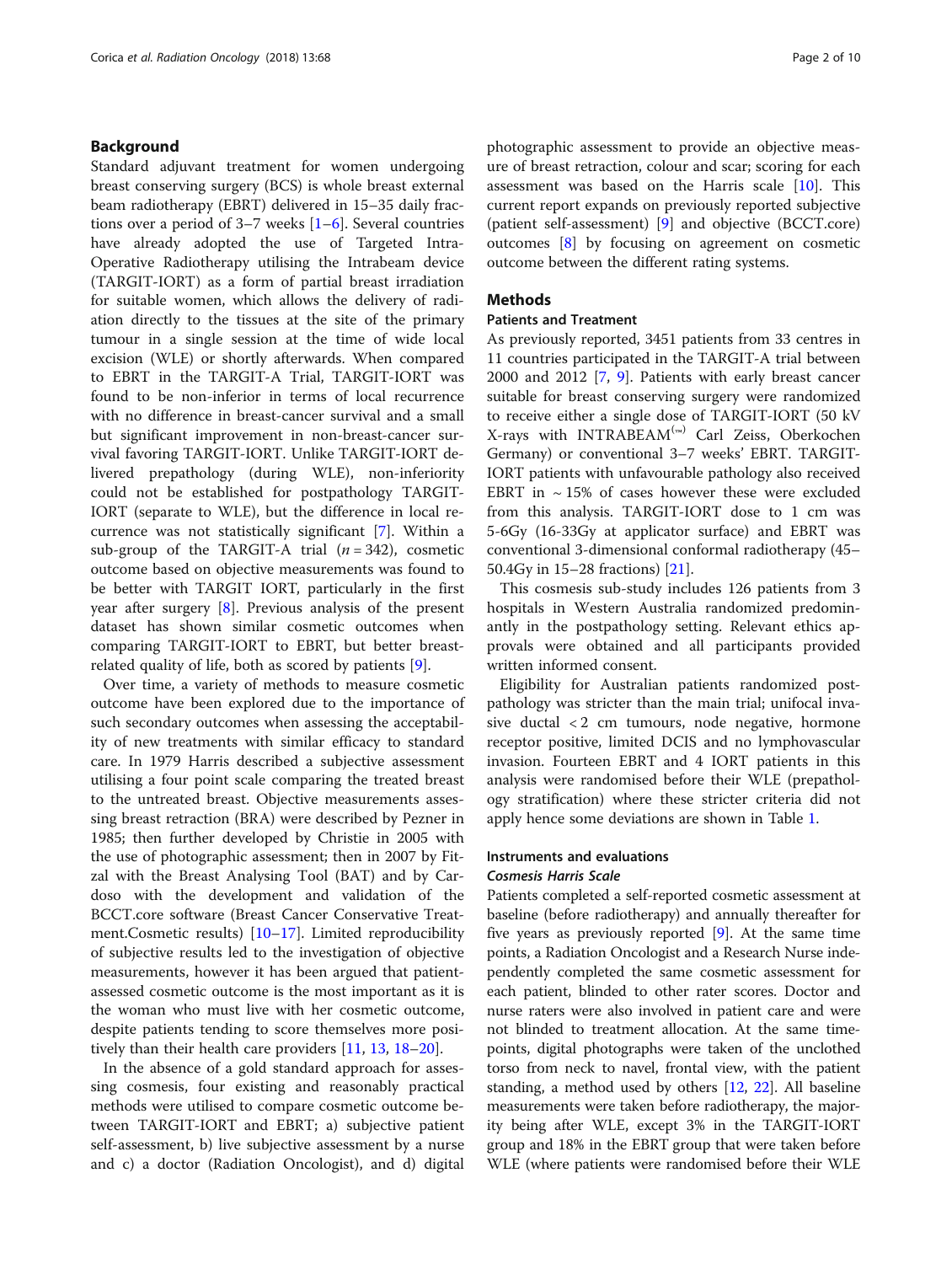<span id="page-5-0"></span>Table 1 Baseline patient characteristics by treatment

| Patient, treatment and tumour<br>characteristics                                                                    | <b>TARGIT-IORT</b>          | EBRT                        |
|---------------------------------------------------------------------------------------------------------------------|-----------------------------|-----------------------------|
| Number of patients (% of total)                                                                                     | 60 (48%)                    | 66 (52%)                    |
| Age (mean years +/- SD)<br>Range                                                                                    | $63 (+/- 8.2)$<br>$50 - 83$ | 62 $(+/- 7.4)$<br>$50 - 80$ |
| Randomised prepathology (before WLE)<br>Randomised postpathology (after WLE)                                        | 4 (7%)<br>56 (93%)          | 14 (21%)<br>52 (79%)        |
| Baseline assessments prior to any<br>surgery N (% of treatment group)                                               | 2(3%)                       | 12 (18%)                    |
| Baseline BMI (mean score kg/m <sup>2</sup><br>$+/- SD$<br>Baseline BMI Group <sup>a</sup> (% pf treatment<br>group) | $29 (+/- 5.5)$              | $30 (+/- 5.9)$              |
| $1 - Underweight$ (< 18.5)                                                                                          | 0%                          | 0%                          |
| 2 - Normal (18.5-24.99)                                                                                             | 30%                         | 16%                         |
| 3 - Overweight (25-29.99)                                                                                           | 30%                         | 50%                         |
| 4 – Obese (30+)                                                                                                     | 40%                         | 34%                         |
| Tumour Size (mm mean $\pm$ SD)<br>Tumour Size Group, % of treatment<br>group                                        | $10 (+/- 4.2)$              | $11 (+/- 5.0)$              |
| $< 11$ (mm)                                                                                                         | 62%                         | 52%                         |
| $11 - 20$ (mm)                                                                                                      | 38%                         | 46%                         |
| $>21$ (mm) <sup>b</sup>                                                                                             |                             | 1.5%                        |
| Tumour Grade, n (% of treatment group)                                                                              |                             |                             |
| 1                                                                                                                   | 37 (62%)                    | 38 (57%)                    |
| 2                                                                                                                   | 23 (38%)                    | 27 (41%)                    |
| $3^b$                                                                                                               | 0                           | 1(1.5%)                     |
| Tumour Type, n (% of treatment group)                                                                               |                             |                             |
| IDC<br>Mixed IDC/ILC <sup>b</sup>                                                                                   | 59 (98%)<br>1(1.7%)         | 64 (97%)<br>2 (3%)          |
| Lesions, n (% of treatment group)                                                                                   |                             |                             |
| 1                                                                                                                   | 60 (100%)                   | 65 (98%)                    |
| $2^b$                                                                                                               | 0                           | 1(1.5%)                     |
| Extensive DCIS (> 25% of tumour<br>+ inside and out of tumour) <sup>b</sup> n (%<br>of treatment group)             | 0                           | 4 (6.3%)                    |
| Hormone receptor status, n (% of<br>treatment group)                                                                |                             |                             |
| $ER + ve$                                                                                                           | 60 (100%)                   | 64 (97%)                    |
| $PR + ve$                                                                                                           | 44 (73%)                    | 52 (79%)                    |
| ER and PR –ve <sup>b</sup>                                                                                          | 0                           | 2(3%)                       |
| Positive Nodes <sup>b</sup> , n (% of treatment<br>group)                                                           | 0                           | $1(1.5\%)$ (1<br>node)      |
| Largest Specimen Length (mean<br>-mm +/– SD)                                                                        |                             | 89 (+/- 37.2) 89 (+/- 38.4) |
| Range                                                                                                               | $25 - 205$                  | $40 - 267$                  |
| Extent of Axillary Surgery, n (% of treatment group)                                                                |                             |                             |
| Nil                                                                                                                 | 3(5%)                       | 2(3%)                       |
| <b>SLNBx</b>                                                                                                        | 49 (82%)                    | 55 (83%)                    |
| Clearance                                                                                                           | 8 (13%)                     | 9 (14%)                     |

#### Table 1 Baseline patient characteristics by treatment (Continued)

| Patient, treatment and tumour<br>characteristics                            | TARGIT-IORT               | <b>EBRT</b>                     |  |  |  |
|-----------------------------------------------------------------------------|---------------------------|---------------------------------|--|--|--|
| Further Surgery Required, n (% of treatment group)                          |                           |                                 |  |  |  |
| SI NBx                                                                      | $2(3.3\%)$                | 2(3%)                           |  |  |  |
| Margins                                                                     | $2(3.3\%)$                | 7(11%)                          |  |  |  |
| Revision of Scar                                                            | 2(3.3%)                   | $\Omega$                        |  |  |  |
| Radiotherapy Dose Range (Gy)                                                | $16 - 33$ <sup>c</sup>    | $45 - 50.4$                     |  |  |  |
| Fractions (range)                                                           | 1                         | $25(25-28)$                     |  |  |  |
| Boost Given (20Gy in 10 fractions),<br>n (% of treatment group)             | N/A                       | 11 (17%)                        |  |  |  |
| Supraclavicular Treatment, n (% of<br>treatment group)                      | N/A                       | 1(1.5%)                         |  |  |  |
| Chemotherapy given <sup>b</sup> (n, % of<br>treatment<br>group)             | $\Omega$                  | 1(1.5%)                         |  |  |  |
| Baseline Cosmesis Scores (% Excellent-Good), mean (± SD)                    |                           |                                 |  |  |  |
| Patient Harris                                                              |                           | $85 (+/- 0.36)$ $82 (+/- 0.39)$ |  |  |  |
| Nurse Harris                                                                |                           | $93 (+/- 0.25)$ $92 (+/- 0.27)$ |  |  |  |
| Doctor Harrist                                                              |                           | $87 (+/- 0.35) 100 (+/- 0.0)$   |  |  |  |
| <b>BCCT.Core</b>                                                            | $83 (+/- 0.38)$ 90 (0.31) |                                 |  |  |  |
| Abbreviations: WLF: Wide Local Excision: BMI: body mass index: DCIS: ductal |                           |                                 |  |  |  |

Abbreviations: WLE: Wide Local Excision; BMI: body mass index; DCIS: ductal carcinoma in situ; EBRT = external beam radiation therapy; ER: estrogen receptor; IDC: invasive ductal carcinoma; ILC: invasive lobular carcinoma; PR: progesterone receptor; SD: standard deviation; SLNBx: sentinel lymph node biopsy; TARGIT-IORT: targeted intraoperative radiation therapy  $^{\text{a}}$ See reference [28;](#page-12-0)  $^{\text{b}}$  Factors relevant only to the prepathology stratification; <sup>c</sup>Dose to surface of applicator;  $\dagger$  Significantly different ( $p = 0.003$ )

(prepathology) earlier in the study - prior to postpathology becoming the more common approach at the Australian study centres).

All cosmetic assessments used the Global Harris Scoring System (also known as the Harvard Scale) of Excellent, Good, Fair or Poor (Additional file [1](#page-11-0): Table S1) [\[10,](#page-11-0) [18](#page-12-0), [23](#page-12-0), [24](#page-12-0)]. Responses were dichotomized into Excellent-Good (EG) or Fair-Poor (FP) categories in order to facilitate comparison with other published studies of cosmesis. The digital photographs were analyzed separately [\[8](#page-11-0)] utilizing the validated objective BCCT.core software [\[14](#page-12-0)–[16](#page-12-0), [25](#page-12-0)]. Scores are referred to in the subsequent text as doctor (Radiation Oncologist), nurse, patient and BCCT.core.

#### Analysis and Interpretation

Statistical significance was set at the level of  $p < 0.01$  to account for multiple comparisons [\[26](#page-12-0), [27\]](#page-12-0).

IBM-SPSS-V22 (SPSS Inc.,Chicago, IL) was used for: non-parametric analysis (Mann-Whitney U-Tests and  $Chi<sup>2</sup>$  tests) of raw unadjusted data, two sample t-tests for change between baseline and Year-5 scores, and interrater reliability analysis using the Kappa statistic to determine consistency among raters. Kappa scores were interpreted based on levels of agreement described by Landis and Koch; < 0 Poor, 0.0–0.20 Slight, 0.21–0.40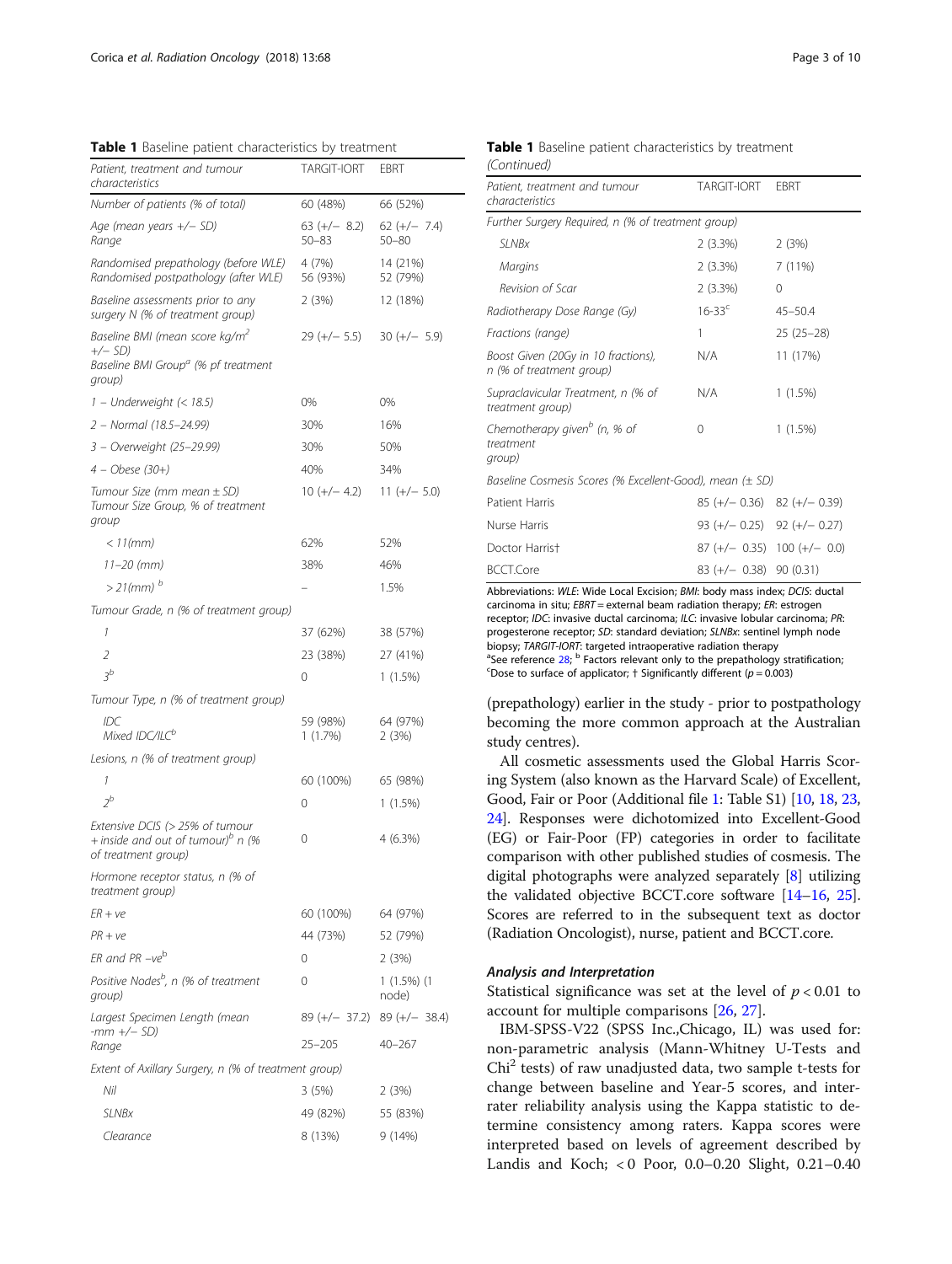Fair, 0.41–0.60 Moderate, 0.61–0.80 Substantial, 0.81– 1.00 Almost perfect [\[28\]](#page-12-0). Generalized estimating equations (GEE) with a variable covariance structure were used for the longitudinal dichotomized cosmesis endpoint scored by doctors and nurses using SAS-V9.3 (SAS Institute, Cary, NC).

#### Results

Of the 385 Western Australian patients randomized into the TARGIT-A trial, the first 152 consecutive patients were invited to participate in this sub-study (further recruitment ceased due to resource constraints). Six declined participation; a further 20 were excluded due to confounders which would render cosmesis data uninterpretable, including (1) received both TARGIT-IORT and EBRT  $(n = 9)$ ; (2) received TARGIT-IORT during WLE  $(n = 1)$ ; (3) no radiotherapy given  $(n = 2)$ ; or (4) history of contralateral disease  $(n = 8)$ . This left 126 evaluable participants, of whom 60 had TARGIT-IORT and 66 had EBRT (Fig. 1).

#### Participants and Compliance

Initial compliance was very good and nearly identical across both treatment groups for all four rating systems but decreased over time. Availability of BCCT.core data at Years 3 and 4 fell below 50% and there was no data available at Year-5 (Additional file [1](#page-11-0): Table S2).

Baseline patient characteristics were not different between treatment groups (Table [1\)](#page-5-0).



#### Cosmesis

At baseline, doctor scores for cosmesis were significantly better than results scored by patients in the EBRT group than the TARGIT-IORT group (100% vs. 87% Fisher's Exact  $p = 0.003$ ). Overall after treatment, a greater proportion of TARGIT-IORT patients scored an EG result compared to EBRT patients. Longitudinal multivariate analysis of cosmesis scores rated by doctors and nurses revealed no significant differences between patients treated with TARGIT-IORT and patients treated with EBRT (Additional file [1](#page-11-0): Table S3). Un-dichotomized Harris Scale data are available in Additional file [1](#page-11-0): Table S4.

Fisher's exact Chi-squared univariate analysis for each rating system revealed three significantly different time points; patient Year-5 scores were the most divergent, with 90% and 68.4% scoring an EG response for the TARGIT-IORT and EBRT groups respectively ( $p = 0.042$ ) [[9\]](#page-11-0), followed by the Year-2 Nurse scores (88.9% vs. 69.1%,  $p = 0.018$  and then baseline doctor scores of 86.5% and 100% respectively ( $p = 0.003$ ). Logistic regression with and without potential confounding variables (age, BMI, tumour size, tumour grade) did not alter these findings.

The proportion of EBRT patients achieving an EG outcome failed to return to the baseline proportion in the 4– 5 years of follow-up across all rating systems however this was not statistically significant for any of the rating systems (Fig. [2\)](#page-7-0). Patients who received EBRT also had a nonsignificant poorer outcome at Year-5 when compared to baseline for all subjective rating systems ( $p = 0.15$  patients;  $p = 0.11$  doctors;  $p = 0.05$ , nurses).

To test whether additional factors, including age, time since treatment, body mass index (BMI) and specimen size may have an impact on cosmetic outcome scores, Generalized Estimating Equation Models were constructed including these factors. Time since treatment and BMI were found to be related to cosmetic outcome at some, but not all time points (Additional file [1](#page-11-0): Table S3) [[29](#page-12-0)]. In the model examining nurse scores, cosmesis outcomes in Years 1, 2 and 3 were scored significantly worse than baseline  $(p = 0.004)$  for both treatment groups. Similarly, the model examining doctor scores found Year 1, 3 and 5 cosmetic outcome to be worse than baseline for both treatments  $(p = 0.018)$ . Also in the doctor model, it was found that as patient BMI increased, the likelihood of scoring an EG result decreased (Estimate  $-0.8$ ,  $p = 0.009$ ).

#### Review of agreement between cosmesis rating systems

Inter-rater reliability analysis revealed only 5 statistically significant Kappa scores out of the 36 observed time point pairings (Table [2](#page-8-0)). Four of these showed only fair agreement between raters. Only one time point scored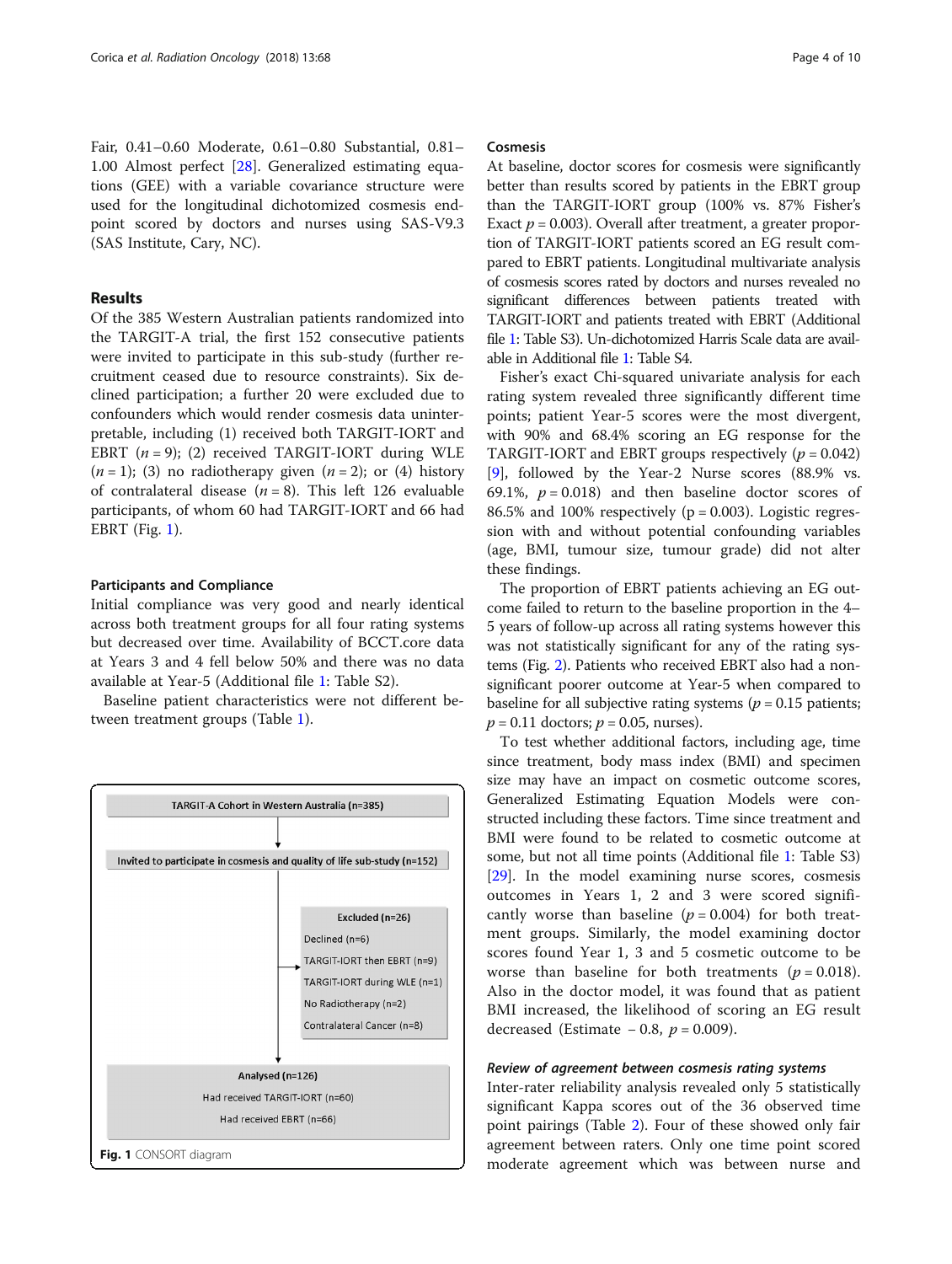<span id="page-7-0"></span>

doctor scores at Year 1 with Kappa = 0.46 ( $p < 0.001$ ), 95% CI (0.24, 0.68).

One can see that most of the variation in responses was in the EBRT arm. BCCT.core correlated well with patient scores in the TARGIT-IORT group but not in the EBRT group (Fig. [3\)](#page-9-0).

Figure [3](#page-9-0) illustrates that each rating system followed a similar trend, with overall cosmesis scores showing 25% variation between raters within each of the 5 time points. Rater disagreement was seen such that doctors gave the most positive scores, followed by nurses, then patients and then BCCT.core. The significantly different time points ( $p < 0.01$ ) between raters were Year 1 (doctors and BCCT.core both gave worse scores than nurses; doctors and nurses scored cosmesis better than patients) and Year 2 (BCCT.core gave worse scores than nurses) (Table [3\)](#page-9-0).

In terms of percentage agreement, nurse and doctor scores appeared to be the most closely related with an overall agreement of 80.8%; range 73.5% (Year 2) to 88.3% (baseline) (Table [2](#page-8-0)). The rating system that appeared most similar to the patient scores overall was the doctor scores, with an overall agreement of 78.6%; range 73.2% at Year 3 to 80.8% at baseline).

#### Sensitivity Analysis

The effect of missing data on the patient scores at Year-5 was tested by substituting the previous years' result. For the EBRT group, this increased the proportion of an EG score from 68.4% to 69% and for the TARGIT-IORT group it decreased the proportion from 90% to 88%.

#### Discussion of results

Since its first use in 1998, intraoperative radiotherapy has been tested in randomised clinical trials and offered as adjuvant breast radiotherapy for over 20,000 women. Given the fact that breast cancer local recurrence outcomes are no different with TARGIT-IORT compared with EBRT, the obvious difference in patient experience (a single treatment instead of several weeks of daily treatments in the hospital) is of great importance.

Cosmetic outcome post various forms of intra-operative radiotherapy has been previously reported [[8](#page-11-0), [9,](#page-11-0) [30](#page-12-0)–[34](#page-12-0)] however no study has compared four different rating systems, even with other approaches of breast conserving therapy. The earliest cosmetic assessment of TARGIT-IORT utilised a satisfaction index by asking patients to give a score for what she expected (E) and another for what she observed (O). It was found that for appearance,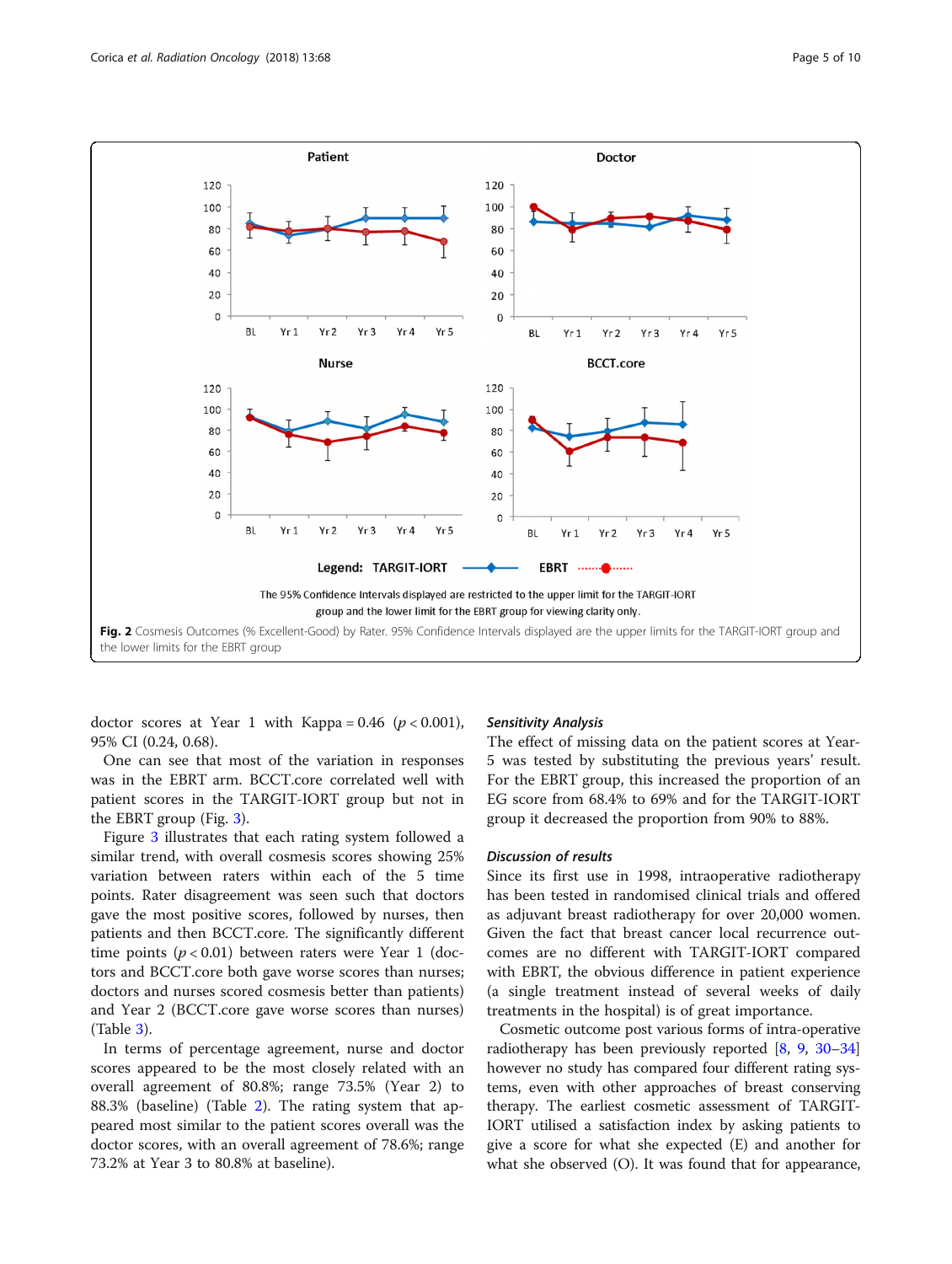<span id="page-8-0"></span>

| Time-point                                                                                                                                                                                     | Patient vs. Doctor      |                     | Patient vs. Nurse                                         |                                                                                                                                                                                                                                                                            | Patient vs. BCCT         |                                                                                              | Doctor vs. Nurse                                                                                                                                                                                                                                                                                              |                                                                               | Doctor vs. BCCT               |                                                                                                                                     | <b>BCCT</b> vs. Nurse        |                                            |
|------------------------------------------------------------------------------------------------------------------------------------------------------------------------------------------------|-------------------------|---------------------|-----------------------------------------------------------|----------------------------------------------------------------------------------------------------------------------------------------------------------------------------------------------------------------------------------------------------------------------------|--------------------------|----------------------------------------------------------------------------------------------|---------------------------------------------------------------------------------------------------------------------------------------------------------------------------------------------------------------------------------------------------------------------------------------------------------------|-------------------------------------------------------------------------------|-------------------------------|-------------------------------------------------------------------------------------------------------------------------------------|------------------------------|--------------------------------------------|
|                                                                                                                                                                                                | % agree<br>(F)          | (enjev-d<br>Kappa   | $\frac{1}{2}$ agree                                       | (an p-4)<br>Kappa                                                                                                                                                                                                                                                          | % agree<br>$\widehat{t}$ | (p-value)<br>kappa                                                                           | % agree<br>$\widehat{t}$                                                                                                                                                                                                                                                                                      | (p-value)<br>Kappa                                                            | % agree<br>$(n+)$             | Kappa<br>(p-value)                                                                                                                  | % agree<br>$\widehat{t}$     | (p-value)<br>Kappa                         |
| ಹ                                                                                                                                                                                              | 80.8<br>(66)            | (0.59)<br>0.09      | $\left  \begin{array}{c} 34.1 \\ 107 \end{array} \right $ |                                                                                                                                                                                                                                                                            | 74.5<br>(98)             |                                                                                              |                                                                                                                                                                                                                                                                                                               |                                                                               |                               |                                                                                                                                     | $rac{8}{(110)}$              |                                            |
| Σh                                                                                                                                                                                             | 78.5<br>(93)            | $0.31(0.006)$ **    | $\frac{8}{8}$ $\frac{4}{2}$                               |                                                                                                                                                                                                                                                                            | 69.1<br>(97)             | $\begin{bmatrix} 0.07 \\ 0.67 \end{bmatrix}$<br>$\begin{bmatrix} 0.07 \\ 0.22 \end{bmatrix}$ |                                                                                                                                                                                                                                                                                                               | $0.07$<br>(0.40)<br>0.46<br>(< 0.001)**                                       | 85.1<br>(101)<br>68.4<br>(95) |                                                                                                                                     | $73.8$<br>(107)              | $-0.01$<br>(1.00)<br>0.35<br>(<0.001)**    |
| Υ'n2                                                                                                                                                                                           | 79.6<br>(98)            | $(0.018)*$<br>0.26  | $70.8$<br>(96)                                            |                                                                                                                                                                                                                                                                            | 63.3<br>(79)             | $-0.06$<br>(0.75)                                                                            |                                                                                                                                                                                                                                                                                                               |                                                                               | 76.7<br>(86)                  | $\begin{array}{c cc}\n\hline\n0.15 & & \\ (0.14) & & \\ 0.16 & & \\ (0.15) & & \\ 0.21 & & \\ (0.048)^* & & \\ \hline\n\end{array}$ | 75.3<br>(89)                 | $0.31$<br>( $0.005$ )**                    |
| Yr3                                                                                                                                                                                            | 73.2<br>(71)            | $-0.05$<br>(1.00)   | $\frac{1}{2}$                                             | $\begin{array}{l} 0.9\\ 0.05\\ 0.001\\ 0.001\\ 0.001\\ 0.01\\ 0.001\\ 0.01\\ 0.01\\ 0.01\\ 0.01\\ 0.01\\ 0.01\\ 0.01\\ 0.01\\ 0.01\\ 0.01\\ 0.01\\ 0.01\\ 0.01\\ 0.01\\ 0.01\\ 0.01\\ 0.01\\ 0.01\\ 0.01\\ 0.01\\ 0.01\\ 0.01\\ 0.01\\ 0.01\\ 0.01\\ 0.01\\ 0.01\\ 0.01\\$ | $73.2$<br>(41)           | $-0.00$                                                                                      | $\begin{array}{c} 88.3 \\ 11.2 \\ 83.3 \\ 13.2 \\ 10.2 \\ 11.2 \\ 12.3 \\ 13.4 \\ 13.5 \\ 14.5 \\ 15.4 \\ 16.2 \\ 18.5 \\ 18.5 \\ 18.2 \\ 18.5 \\ 18.2 \\ 18.5 \\ 18.2 \\ 19.4 \\ 19.5 \\ 19.5 \\ 19.5 \\ 19.5 \\ 19.5 \\ 19.5 \\ 19.5 \\ 19.5 \\ 19.5 \\ 19.5 \\ 19.5 \\ 19.5 \\ 19.5 \\ 19.5 \\ 19.5 \\ 19$ | $\begin{array}{c} 0.09 \\ 0.46) \\ 0.17 \\ 0.14) \\ 0.17 \\ 0.17 \end{array}$ | 80.8<br>(47)<br>(67)          | $0.22$<br>(0.16)                                                                                                                    |                              |                                            |
| Ύ14                                                                                                                                                                                            | $\overline{81}$<br>(74) | (0.099)<br>0.20     | $\frac{78.9}{(71)}$                                       |                                                                                                                                                                                                                                                                            | 66.7                     | $-0.13$<br>$(0.60)$                                                                          |                                                                                                                                                                                                                                                                                                               |                                                                               |                               | $-0.13$<br>$(0.60)$                                                                                                                 | 76.0<br>(50)<br>72.4<br>(29) | $0.35$<br>$(0.020)*$<br>$0.25$<br>$(0.31)$ |
| Yr5                                                                                                                                                                                            | 78.4<br>(51)            | $(0.027)$ *<br>0.34 | E                                                         |                                                                                                                                                                                                                                                                            |                          |                                                                                              | 80.4<br>(56)                                                                                                                                                                                                                                                                                                  | $0.24$<br>(0.11)                                                              |                               |                                                                                                                                     |                              |                                            |
| Average Agreement                                                                                                                                                                              | 78.6                    |                     |                                                           |                                                                                                                                                                                                                                                                            | 69.4                     |                                                                                              | 80.8                                                                                                                                                                                                                                                                                                          |                                                                               | 75.9                          |                                                                                                                                     | 75.9                         |                                            |
| $^{**}$ statistically significant at the $p <$ 0.01 level; *statistically significant at the $p <$ 0.05 level; †Number of scores available out of $n =$ 126, not number of scores in agreement |                         |                     |                                                           |                                                                                                                                                                                                                                                                            |                          |                                                                                              |                                                                                                                                                                                                                                                                                                               |                                                                               |                               |                                                                                                                                     |                              |                                            |

Table 2 Percentage agreement and Kappa scores for each rating system Table 2 Percentage agreement and Kappa scores for each rating system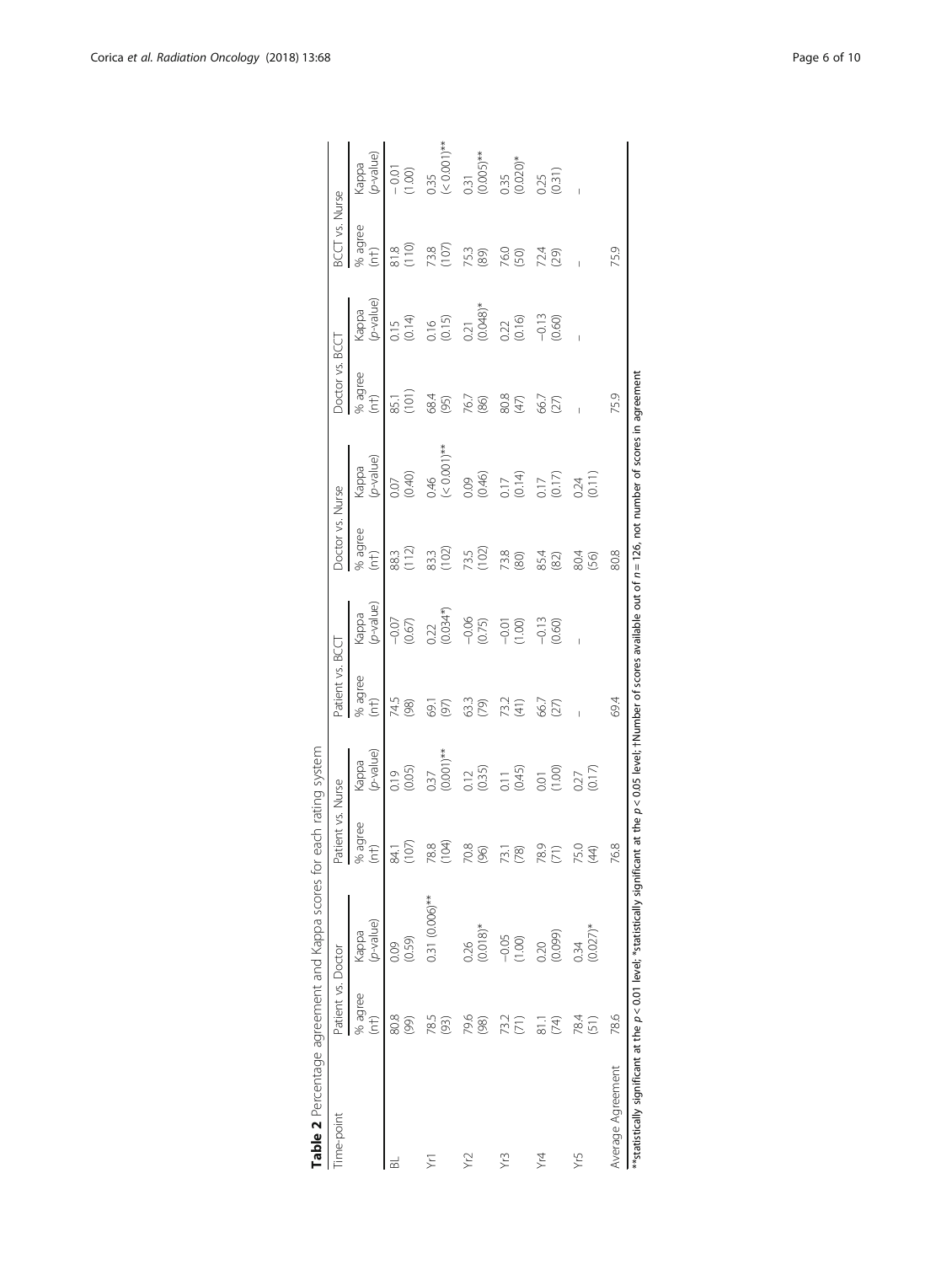<span id="page-9-0"></span>

there was a trend for better scores for TARGIT IORT boost compared with EBRT and no difference between the two treatments was found for the satisfaction indices for texture [[35](#page-12-0), [36\]](#page-12-0). The current TARGIT-A sub-study assessed the agreement in cosmetic outcome between one objective and three subjective rating systems, by investigating the proportion of patients scoring an Excellent-Good (EG) outcome in each treatment group. Overall, the majority of patients in both treatment groups scored an EG cosmetic result across all scoring systems, however 32% (12/38) of EBRT patients assessed at Year-5 selfreported a Fair-Poor result. This compares poorly to the 90% of TARGIT-IORT patients (27/30 patients) selfreporting an EG result at this time-point, but nearly fits within the previously reported expectation that overall, 70–80% of EBRT patients will have an EG result [\[37\]](#page-12-0). Of those not providing a score at Year-5 due to having withdrawn ( $n = 3$ ) or non-compliance ( $n = 11$ ), 5 out of 7 from the EBRT group had a previous EG score and 3 out of 4 from the TARGIT-IORT group had a previous EG score, suggesting that had they provided a 5 year score which maintained their previous score, the proportions may have

Table 3 Inter-rater Reliability - Significant Kappa Scores

| Time point | Rater Comparison (% EG)               | Kappa      | p-value      |
|------------|---------------------------------------|------------|--------------|
| 1 Year     | Patient (76) vs. Doctor^ (82)         | $0.312**$  | $0.006$ ##   |
| 1 Year     | Patient (76) vs. Nurse (78)^          | $0.366***$ | $0.001$ ##   |
| 1 Year     | Patient $(76) \wedge$ vs. BCCT $(68)$ | $0.222**$  | 0.034#       |
| 1 Year     | Nurse (78) vs. Doctor (82)^           | $0.461***$ | $< 0.001$ ## |
| 1 Year     | Nurse (78) ^ vs. BCCT (68)            | $0.345**$  | $< 0.001$ ## |
| 2 Year     | Patient (80) vs. Doctor (87)^         | $0.258**$  | 0.018#       |
| 2 Year     | Doctor (87) ^ vs. BCCT (77)           | $0.211***$ | 0.048#       |
| 2 Year     | Nurse (79) ^ vs. BCCT (77)            | $0.314**$  | $0.005$ ##   |
| 3 Year     | Nurse (78) vs. BCCT (81)^             | $0.348**$  | 0.020#       |
| 5 Year     | Patient (79) vs. Doctor (84)^         | $0.258**$  | 0.027#       |

\*\*Fair agreement \*\*\*Moderate agreement ##  $p < 0.01$  # < 0.05 ^scored higher proportion as EG

been 69% and 88% respectively. This suggests study attrition did not cause the large difference at this time point. Further discussion about the patient-reported findings has been detailed elsewhere [[9\]](#page-11-0).

It is well known that EBRT can have a negative impact on long term cosmetic outcome. This was confirmed in this study, with the EBRT group failing to reach baseline proportions of EG scores across all follow-up time points and all rating systems. Although follow-up scores when compared to baseline scores were not statistically significantly different between the TARGIT-IORT and EBRT groups in the subjective measurements, TARGIT-IORT patients did reach baseline proportions of EG scores in all rating systems, from Year-3 or 4 onwards. This suggests IORT patients do experience an initial decline in cosmesis but this improves beyond the second year of follow-up. Baseline assessments were taken prior to surgery in 1 patient in the EBRT arm (2%) and 12 patients (18%) in the TARGIT-IORT arm, which may introduce some bias in the interpretation of these results. Previously reported BCCT.core data showed patients receiving TARGIT-IORT were significantly more likely to have an EG result at Year 1 and Year 2, compared to patients who received EBRT [\[8](#page-11-0)]. The only time point to have moderate agreement between two raters was Year-1, between nurses and doctors, when cosmesis scores were poorer than at other time points. This suggests that for both treatment groups, cosmetic outcome assessed by all raters reached a nadir at Year-1.

Overall, a higher proportion of patients in the present study had an EG result compared to other different modalities of intraoperative radiotherapy. The Montpellier study (IORT delivered via a linear accelerator) reported 'Excellent to Good' cosmetic scores at 6 months and a Mammosite study (utilizing a balloon applicator) found 84% and 78% Excellent to Good scores at Years 1 and 2 respectively [\[30](#page-12-0), [31](#page-12-0)]. Cosmetic assessments for these two studies were made by a clinician from physical assessments and photographic review and were not patient reported. Cosmetic outcome data from the ELIOT study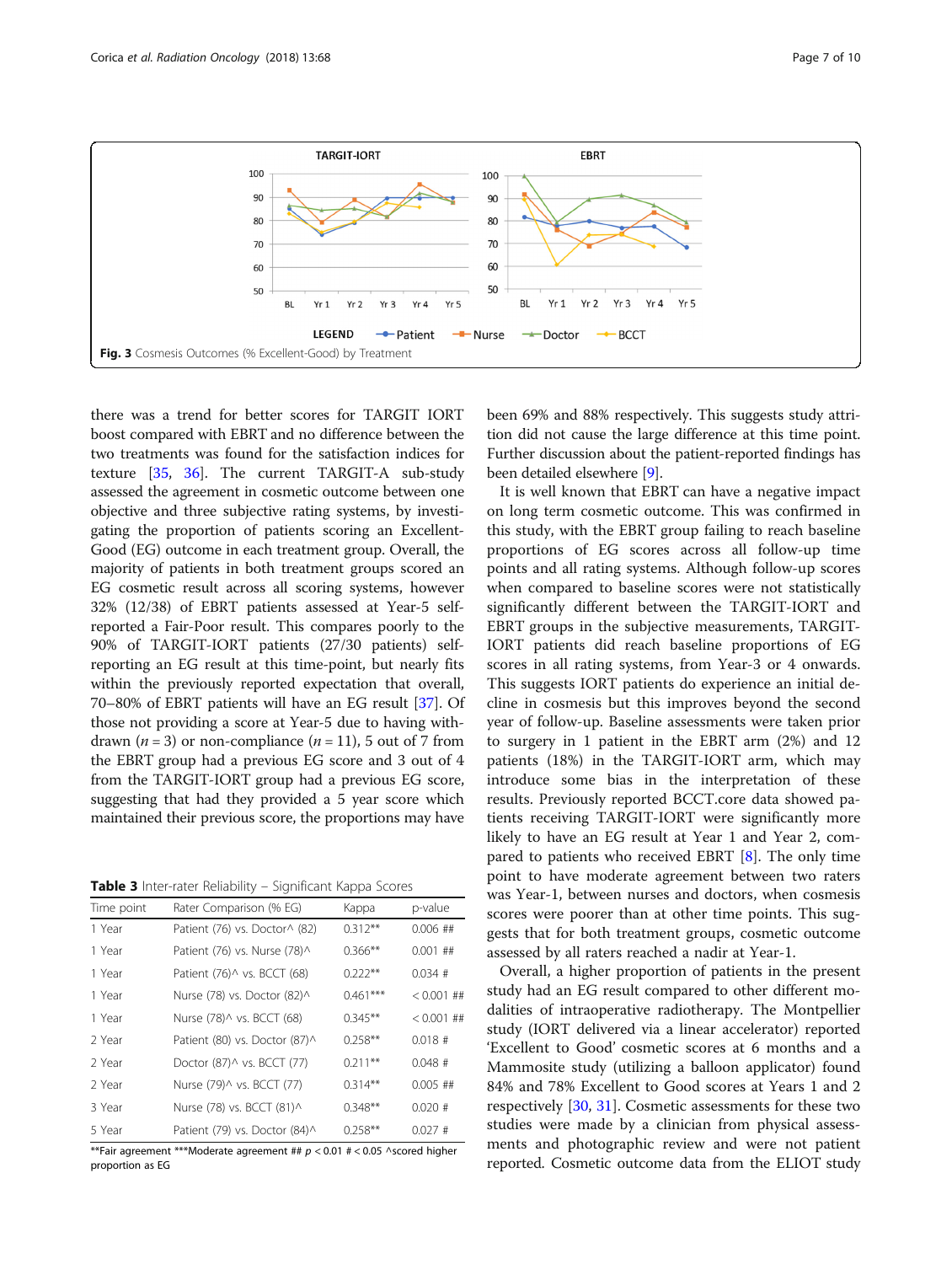(using 21Gy electron intra-operative radiotherapy) was reported as 'good' in the majority of cases, scored by both patients and clinicians [\[32\]](#page-12-0). A South African study delivering Iridium192 via after-loader found that 74% of patients reported an EG score after 7 years of follow-up [\[33\]](#page-12-0).

Historically, patients have been known to evaluate cosmetic outcome more favourably than their clinicians, possibly due to a range of psychological factors; not wanting to displease their clinicians (or their teams) is a common suggestion. It may also be that factors other than aesthetics influence a patient's evaluation of cosmetic outcomes; it may be related to quality of life, expectations or the difference in interpretation of what the Harris Scale means between different raters [\[20](#page-12-0), [38,](#page-12-0) [39\]](#page-12-0). In this study, we found that patients' self-assessments were similar to the objective assessment of the BCCT.core software, but only in those who received TARGIT-IORT, perhaps influenced by the better breast related quality of life with TARGIT-IORT [[9](#page-11-0)]. Previous studies utilizing BCCT.core [\[17,](#page-12-0) [38](#page-12-0), [39\]](#page-12-0) have found that patients receiving EBRT score better than BCCT software. In this study, doctors were most likely to report an Excellent or Good outcome, followed by nurses. These results confirm previous research that subjective Harris Scale scores reported by the patient, her doctor and a nurse should not be used interchangeably [[12](#page-12-0), [13](#page-12-0), [17](#page-12-0)].

Guidelines produced by the EORTC in 2006 stated that since there was no 'gold standard', at least 3 measures should be used to assess cosmetic outcome: a subjective panel of 5 members using the Harris Scale; some form of objective measurement system; and some form of skin damage grading, however this may not always be practical [[17](#page-12-0), [40](#page-12-0)].

Some authors have stated that, as patients have to live with the outcome of treatment, the patient selfassessments are the most important; although some contest that due to the low reproducibility of such results and the high dependence on psycho-social factors, they should be measured in conjunction with an objective measurement system (13, 17, 19, 34). An approach used in the past has been blinded review by two or more radiation oncologists, however the BCCT.core system was used instead of blinded review in the present study. Even though BCCT software is an objective assessment, we posit that the most practical and perhaps most relevant measurements are those carried out by the patient herself. This is particularly true when it is used within the context of a randomised trial, as all other factors would be equally balanced between the two arms and any effect would be attributable to the randomised allocation and should reflect the real-world scenario. It would be ideal to use all four methods in every study, or a combination of at least two, but as the other methods are more resource intensive and if they don't correlate with the patient perception, they are arguably less relevant.

#### Limitations and Strengths

During the design of the present study there was no standardised approach for measuring cosmesis post breast conserving surgery in randomised controlled trials [[40\]](#page-12-0). At the time, a combination of several measures was considered better than one, hence four available and practical measures were undertaken (patient, doctor, nurse, and digital photographs in accordance with the Christie protocol  $[12, 22]$  $[12, 22]$  $[12, 22]$  $[12, 22]$ ). It was not until later that the BCCT.core software became available and subsequently applied to the photographs as a more contemporary computerised assessment technology than the originally planned Christie approach [[8\]](#page-11-0). This study had excellent compliance rates for patient, nurse and doctor scores; however, digital photographs were not available for many patients towards the end of the study, which resulted in missing data for the objective cosmesis measurements. The impracticalities of annual photography contributed to the restriction of this sub-study to the first 152 patients registered in Western Australia [[17\]](#page-12-0) and reduced compliance in the later years, with the large geographical dispersion of patients in Western Australia potentially influencing return to the study centre. Image quality was also an issue, with some photographs not meeting the requirements for assessment by BCCT.core. The proportion of available BCCT.core data at Year 3 and Year 4 was only 44% and 27% respectively, hence the later BCCT results should be considered with caution. With current and future technology, and the awareness of the BCCT.core software, image quality should not be a problem for future prospective trials.

Doctor and nurse scores were not formally blinded to treatment received which may be a potential source of bias. Despite using a standard protocol, the doctor and nurse scores may also attract intra-rater bias as different doctors and nurses may have completed the cosmesis Harris scores. It was impractical to have the same assessors or photographers at each visit for the long duration of the study; however it was always the same patient assessing herself each time. This consistency is yet another argument to rely more on the patient's own assessment than any other.

Another limitation is that there may be cultural differences in attitude to cosmetic outcome that may reduce the generalisability of the inter-rater results to different populations.

#### Conclusion

As found in previous studies, a numerically higher proportion of patients treated with TARGIT-IORT had an Excellent-Good outcome compared with those who received EBRT. In this study, we found that there was little agreement between the four cosmetic rating systems used; in particular, patients' score did not always correlate with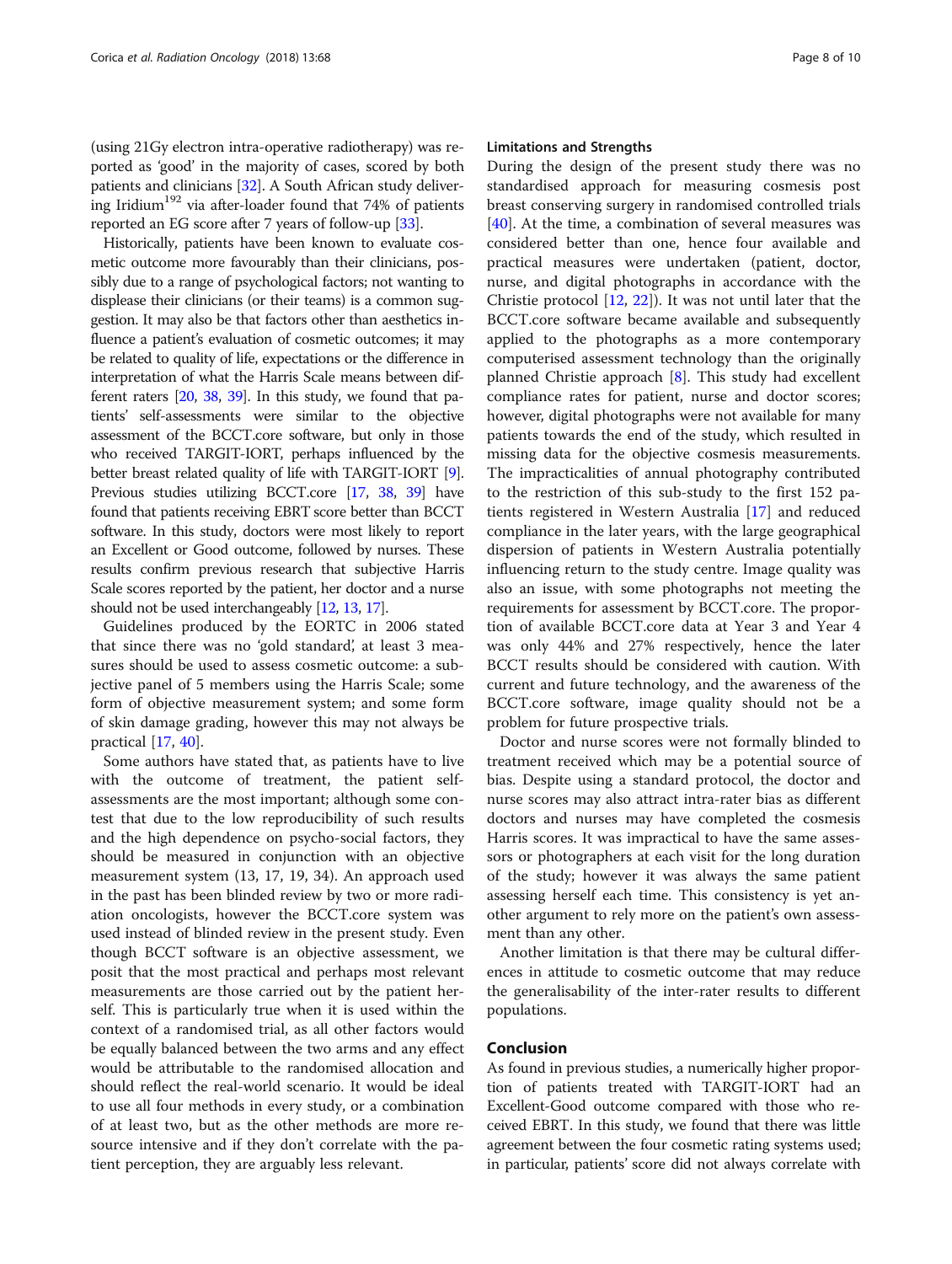<span id="page-11-0"></span>the scores by doctors, nurses or the BCCT.core software. While on one hand, the objective assessment of cosmetic outcome used along with subjective assessments by staff and patients may be the ideal way to assess cosmesis, it can be argued that patient opinion of cosmetic outcome is the most important and may be the only outcome measured, particularly when resources are limited. In a randomised trial, the patient's own assessment would give the most realistic measure of the difference in the cosmetic impacts of compared treatments.

#### Additional file

[Additional file 1:](https://doi.org/10.1186/s13014-018-0998-x) Supplementary Tables. (PDF 309 kb)

#### **Abbreviations**

BAT: Breast Analysing Tool; BCCT.core: Breast Cancer Conservative Treatment, cosmetic results (software); BRA: Breast Retraction Assessment; CI: Confidence Interval; EBRT: External Beam Radiotherapy (whole breast); EG: Excellent-Good (cosmetic outcome); FP: Fair-Poor (cosmetic outcome); Gy: Gray (unit of measurement of radiation); IBM-SPSS: Statistical Package for the Social Sciences (software); IORT: Intraoperative RadioTherapy; ISRCTN: International Standard Randomised Controlled Trial Number; SAS: Statistical Analysis System (software); TARGIT-A: Targeted intraoperative radiotherapy versus whole breast radiotherapy for breast cancer: an international randomised clinical trial; TARGIT-IORT: risk-adapted single-dose intra-operative radiotherapy utilizing the Intrabeam device; WLE: wide local excision

#### Acknowledgments

The investigators would like to thank all of the TARGIT-A Trial Sub-Study participants, as well as local clinicians and research coordinators for their long term and ongoing involvement in the study. Further acknowledgement is also required for the support of the TARGIT-A Steering Committee and Coordinating Centres.

#### Funding

This work has been supported in Australia by a National Health and Medical Research Council Project Grant (393703), a Cancer and Palliative Care Research and Evaluation Unit Small Project Early Investigator Grant (SG12/ 001) and a Cancer Council of Western Australia Project Grant (APP1021376). The TARGIT-A trial was supported by the HTA programme of National Institute of Health Research, UK.

#### Availability of data and materials

All data generated or analyzed during this study are available from the corresponding author on reasonable request.

#### Authors' contributions

Conception and design: DJ, TC, and CS. Provision of study materials or patients: DJ, CS, and MT. Collection and assembly of data: TC, DJ, MT, CS, NW, JSV and MK. Data analysis and interpretation: All authors. Manuscript writing: All authors. All authors read and approved the final manuscript.

#### Ethics approval and consent to participate

This research was conducted as a sub-study of the TARGIT-A Trial (ISRCTN - 34,086,741). Ethical and institutional approval was granted to all participating sites prior to commencement of patient recruitment (Lead Ethics Committee: Sir Charles Gairdner Hospital, Reference 2003–108). Patients were required to provide written informed consent to participate in this research.

#### Consent for publication

Not Applicable

#### Competing Interests

DJ received a research grant from Photoelectron Corp in 2001 to support data management. JSV received a research grant from Photoelectron Corp (1996–99) and from Carl Zeiss for supporting data management at the University of Dundee (Dundee, UK) and has subsequently received honoraria. MB was on the scientific advisory board of Carl Zeiss and was paid monthly consultancy fees until 2010. Carl Zeiss sponsored some of the travel and accommodation for meetings of the international steering committee and when necessary for conferences where a presentation about targeted intraoperative radiotherapy is being made for all authors apart from AN and MT. Carl Zeiss had no involvement in this publication.

#### Publisher's Note

Springer Nature remains neutral with regard to jurisdictional claims in published maps and institutional affiliations.

#### Author details

<sup>1</sup> Radiation Oncology Clinical Trials and Research Unit, Comprehensive Cancer Centre, Sir Charles Gairdner Hospital, Nedlands, WA 6009, Australia. <sup>2</sup>Medical School, University of Western Australia, Nedlands, WA 6009, Australia. <sup>3</sup>Institute for Health Research, University of Notre Dame, 19 Mouat Street, Fremantle, WA 6160, Australia. <sup>4</sup>Radiation Oncology, Comprehensive Cancer Centre, Sir Charles Gairdner Hospital, Nedlands, WA 6009, Australia. <sup>5</sup>Surgical & Interventional Trials Unit, Division of Surgery & Interventional Science, Faculty of Medical Sciences, University College London, London NW1 2FD, UK. <sup>6</sup>Royal Free London Foundation NHS Trust, Division of Surgical Sciences, The Breast Unit, Pond Street, Hampstead, London NW3 2QG, UK. <sup>7</sup>Division of Surgery & Interventional Science, University College London, London W1W 7TS, UK; Whittington Hospital, Royal Free Hospital and University College Hospital, University College London, London NW1 2FD, UK.

#### Received: 30 August 2017 Accepted: 13 March 2018 Published online: 13 April 2018

#### References

- 1. Fisher B, Bryant J, Dignam JJ, et al. Tamoxifen, radiation therapy, or both for prevention of ipsilateral breast tumor recurrence after lumpectomy in women with invasive breast cancers of one centimeter or less. J Clin Oncol. 2002;20(20):4141–9.
- 2. Liljegren G, Holmberg L, Adami HO, et al. Sector Resection With or Without Postoperative Radiotherapy for Stage I Breast Cancer: Five-Year Results of a Randomized Trial. J Natl Cancer Inst. 1994;86(9):717–22.
- 3. Forrest AP, Stewart HJ, Everington D, et al. Randomised controlled trial of conservation therapy for breast cancer: 6-year analysis of the Scottish trial. Lancet. 1996;348(9029):708–13.
- 4. Veronesi U, Marubini E, Mariani L, et al. Radiotherapy after breast-conserving surgery in small breast carcinoma: Long-term results of a randomized trial. Ann Oncol. 2001;12(7):997–1003.
- 5. Early Breast Cancer Trialists' Collaborative Group. Effects of radiotherapy and of differences in the extent of surgery for early breast cancer on local recurrence and 15-year survival: an overview of the randomised trials. Lancet. 2005;366(9503):2087–106.
- 6. Smith BD, Bentzen SM, Correa CR, et al. Fractionation for Whole Breast Irradiation: An American Society for Radiation Oncology (ASTRO) Evidence-Based Guideline. Int J Radiat Oncol Biol Phys. 2011;81(1):59–68.
- 7. Vaidya JS, Wenz F, Bulsara M, et al. Risk-adapted targeted intraoperative radiotherapy versus whole-breast radiotherapy for breast cancer: 5-year results for local control and overall survival from the TARGIT-A randomised trial. Lancet. 2014;383(9917):603–13.
- 8. Keshtgar M, Williams N, Bulsara M, et al. Objective assessment of cosmetic outcome after targeted intraoperative radiotherapy in breast cancer: results from a randomised controlled trial. Breast Cancer Res Treat. 2013;140(3):519–25.
- 9. Corica T, Nowak AK, Saunders CM, et al. Cosmesis and Breast-Related Quality of Life Outcomes After Intraoperative Radiation Therapy for Early Breast Cancer: A Substudy of the TARGIT-A Trial. Int J Radiat Oncol Biol Phys. 2016;96(1):55–64.
- 10. Harris JR, Levene MB, Svensson G, et al. Analysis of cosmetic results following primary radiation therapy for stages I and II carcinoma of the breast. Int J Radiat Oncol Biol Phys. 1979;5(2):257–61.
- 11. Pezner RD, Patterson MP, Hill LR, et al. Breast retraction assessment: an objective evaluation of cosmetic results of patients treated conservatively for breast cancer. Int J Radiat Oncol Biol Phys. 1985;11(3):575–8.